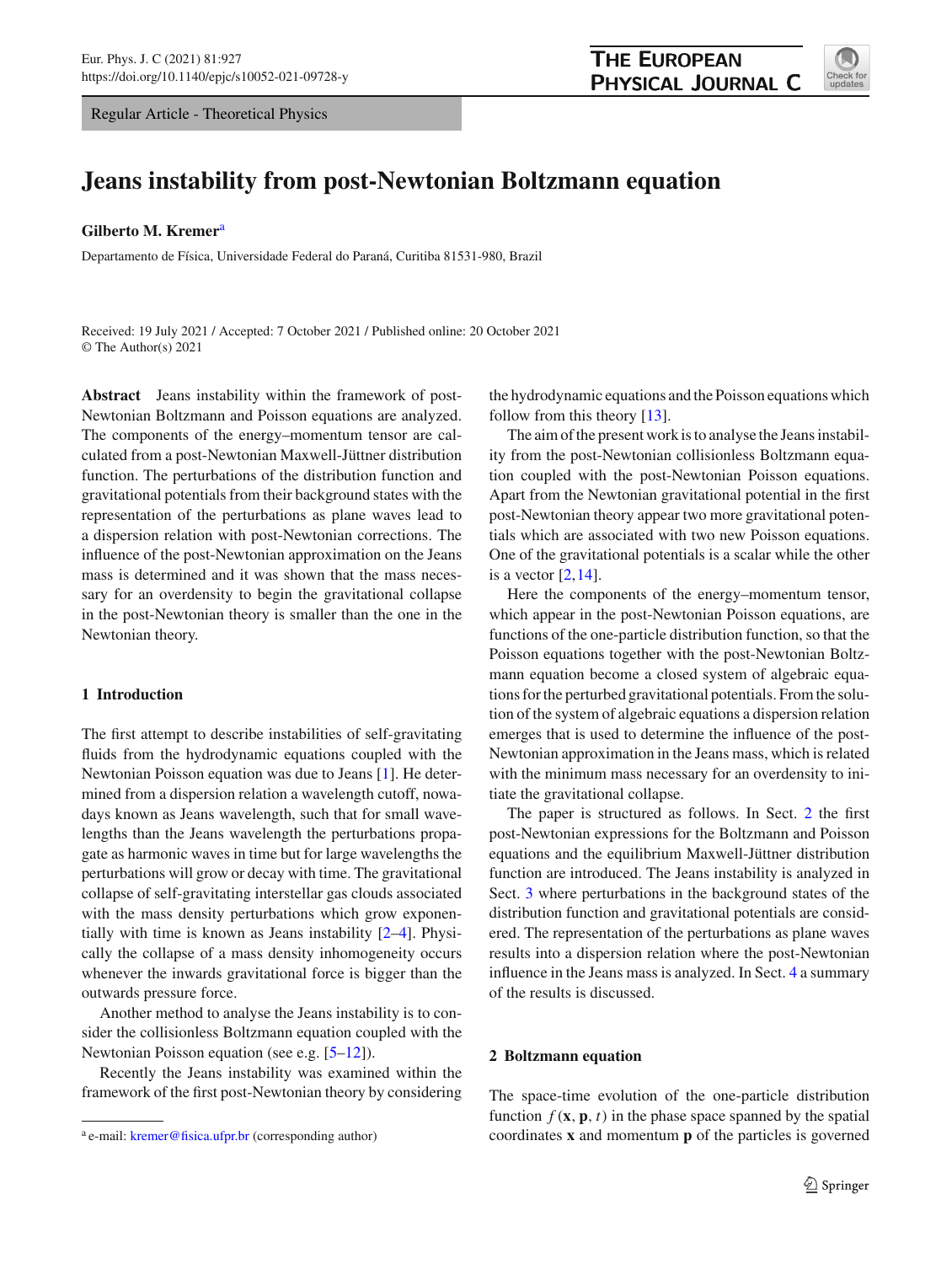by the Boltzmann equation (see e.g. [\[15\]](#page-5-8)). For collisionless systems the first post-Newtonian approximation of the Boltzmann equation was derived in the papers [\[16,](#page-5-9)[17\]](#page-5-10), while its second post-Newtonian approximation was determined in the paper [\[18\]](#page-6-0).

In the first post-Newtonian approximation the components of the metric tensor  $g_{\mu\nu}$  reads [\[14](#page-5-6)]

$$
g_{00} = 1 - \frac{2U}{c^2} + \frac{2}{c^4} \left( U^2 - 2\Phi \right), \quad g_{0i} = \frac{\Pi_i}{c^3}, \tag{1}
$$

$$
g_{ij} = -\left(1 + \frac{2U}{c^2}\right)\delta_{ij},\tag{2}
$$

where the gravitational potentials  $U$ ,  $\Phi$  and  $\Pi$ <sub>*i*</sub> are given by the Poisson equations

<span id="page-1-3"></span>
$$
\nabla^2 U = -\frac{4\pi G}{c^2} \stackrel{0}{T}{}^{00}, \qquad \nabla^2 \Phi = -2\pi G \left( \stackrel{2}{T}{}^{00} + \stackrel{2}{T}{}^{ii} \right), \tag{3}
$$

$$
\nabla^2 \Pi^i = -\frac{16\pi G}{c} \frac{1}{T} 0i + \frac{\partial^2 U}{\partial t \partial x^i}.
$$
 (4)

In the above equations the energy–momentum tensor is split in orders of  $1/c^n$  denoted by  $T^{\mu\nu}$ .

The first post-Newtonian approximation of the Boltzmann equation written in terms of the Chandrasekhar gravitational potentials  $U$ ,  $\Phi$  and  $\Pi$ <sub>*i*</sub> reads

<span id="page-1-2"></span>
$$
\left[\frac{\partial f}{\partial t} + v_i \frac{\partial f}{\partial x^i} + \frac{\partial f}{\partial v_i} \frac{\partial U}{\partial x^i}\right] \left[1 + \frac{1}{c^2} \left(\frac{v^2}{2} + U\right)\right] \n+ \frac{1}{c^2} \frac{\partial f}{\partial v_i} \left\{ v_j \left(\frac{\partial \Pi_i}{\partial x^j} - \frac{\partial \Pi_j}{\partial x^i}\right) - 2v_i \frac{\partial U}{\partial t} - 2 \frac{\partial (U^2 - \Phi)}{\partial x^i} \right. \n+ \frac{\partial \Pi_i}{\partial t} - 2v_i v_j \frac{\partial U}{\partial x^j} + v^2 \frac{\partial U}{\partial x^i} - v_i \left[\frac{\partial U}{\partial t} + 2v_j \frac{\partial U}{\partial x^j}\right] \right\} = 0.
$$
\n(5)

In kinetic theory of gases the energy–momentum tensor is defined in terms of the one-particle distribution function by  $[15]$  $[15]$ 

<span id="page-1-1"></span>
$$
T^{\mu\nu} = m^4 c \int u^{\mu} u^{\nu} f \frac{\sqrt{-g} d^3 u}{u_0}.
$$
 (6)

Here  $u^{\mu}$  is the particle four-velocity whose components in the first post-Newtonian approximation are

<span id="page-1-6"></span>
$$
u^{0} = c \left[ 1 + \frac{1}{c^{2}} \left( \frac{v^{2}}{2} + U \right) \right], \quad u^{i} = \frac{u^{0} v^{i}}{c}.
$$
 (7)

The one-particle distribution function at equilibrium for a relativistic gas is given by the Maxwell-Jüttner distribution function. Its expression in the first post-Newtonian approximation in a stationary equilibrium background where the hydrodynamic velocity vanishes is [\[19](#page-6-1)]

$$
f_{MJ} = f_0 \left\{ 1 - \frac{\sigma^2}{c^2} \left[ \frac{15}{8} + \frac{3v^4}{8\sigma^4} + \frac{2Uv^2}{\sigma^4} \right] \right\},
$$
 (8)

$$
f_0 = \frac{\rho_0}{m^4 (2\pi\sigma^2)^{\frac{3}{2}}} e^{-\frac{v^2}{2\sigma^2}}.
$$
\n(9)

Here  $f_0$  denotes the Maxwellian distribution function which is given in terms of the gas particle velocity **v**, the mass density  $\rho_0$  and the dispersion velocity  $\sigma = \sqrt{kT_0/m}$ . Furthermore,  $k$  denotes the Boltzmann constant,  $T_0$  the temperature and *m* the rest mass of a gas particle. The mass density  $\rho_0$ and the temperature  $T_0$  are considered to be constants, since they refer to a stationary equilibrium background. The factor  $1/m<sup>4</sup>$  in the Maxwell-Jüttner distribution function is due to the fact that it is given in terms of the momentum four-vector  $p^{\mu}$ .

The first post-Newtonian approximation of the invariant integration element of the energy–momentum tensor [\(6\)](#page-1-1) is given by [\[19](#page-6-1)]

<span id="page-1-7"></span>
$$
\frac{\sqrt{-g} d^3 u}{u_0} = \left\{ 1 + \frac{1}{c^2} \left[ 2v^2 + 6U \right] \right\} \frac{d^3 v}{c}.
$$
 (10)

An equivalent expression for the first post-Newtonian Boltzmann equation [\(5\)](#page-1-2) is obtained from its multiplication by  $[1 - (v^2/2 + U)/c^2]$  and by considering terms up to the  $1/c<sup>2</sup>$  order, yielding

<span id="page-1-4"></span>
$$
\frac{\partial f}{\partial t} + v_i \frac{\partial f}{\partial x^i} + \frac{\partial U}{\partial x^i} \frac{\partial f}{\partial v^i} \n+ \frac{1}{c^2} \bigg[ \left( v^2 - 4U \right) \frac{\partial U}{\partial x^i} - 4v_i v_j \frac{\partial U}{\partial x^j} \n- 3v_i \frac{\partial U}{\partial t} + 2 \frac{\partial \Phi}{\partial x^i} + \frac{\partial \Pi_i}{\partial t} \n+ v_j \left( \frac{\partial \Pi_i}{\partial x^j} - \frac{\partial \Pi_j}{\partial x^i} \right) \bigg] \frac{\partial f}{\partial v^i} = 0.
$$
\n(11)

# <span id="page-1-0"></span>**3 Jeans instability**

For the analysis of Jeans instability we shall rely on the Poisson equations [\(3\)](#page-1-3) and [\(4\)](#page-1-3) coupled with the Boltzmann equation [\(11\)](#page-1-4).

We begin by writing the gravitational potentials and the one-particle distribution function as a sum of background and perturbed terms. The background terms refer to an equilibrium state and are denoted by the subscript zero, while the perturbed terms by the subscript 1. Hence, we write

<span id="page-1-5"></span>
$$
f(\mathbf{x}, \mathbf{v}, t) = f_{MJ}(\mathbf{x}, \mathbf{v}, t) + \epsilon f_1(\mathbf{x}, \mathbf{v}, t),
$$
 (12)

$$
U(\mathbf{x}, \mathbf{v}, t) = U_0(\mathbf{x}) + \epsilon U_1(\mathbf{x}, \mathbf{v}, t), \tag{13}
$$

$$
\Phi(\mathbf{x}, \mathbf{v}, t) = \Phi_0(\mathbf{x}) + \epsilon \Phi_1(\mathbf{x}, \mathbf{v}, t), \tag{14}
$$

$$
\Pi_i(\mathbf{x}, \mathbf{v}, t) = \Pi_i^0(\mathbf{x}) + \epsilon \Pi_i^1(\mathbf{x}, \mathbf{v}, t).
$$
 (15)

Above we introduced a small parameter  $\epsilon$  which controls that only linear terms in this parameter should be considered. Later on this parameter will be set equal to one.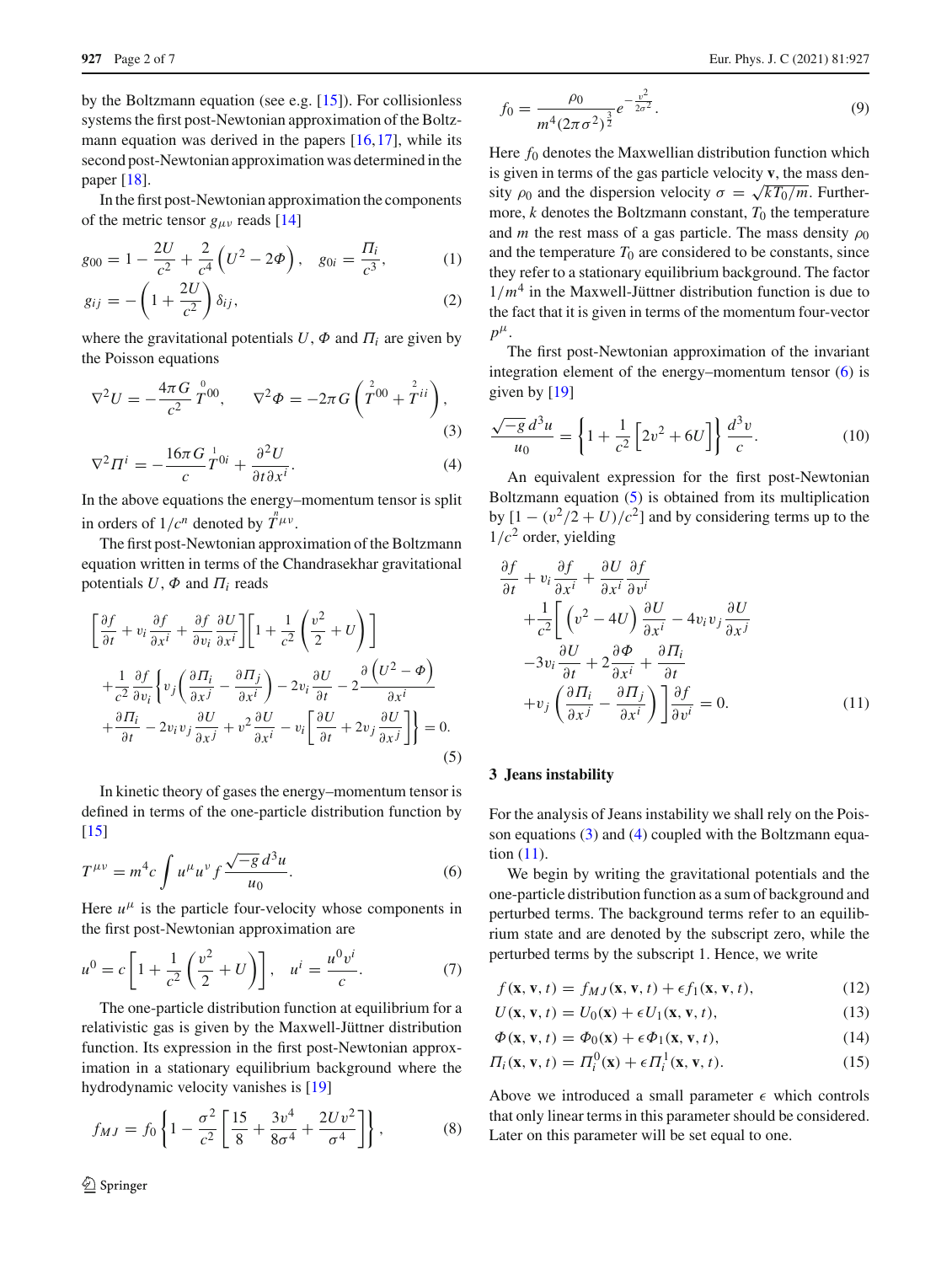If we introduce the representations  $(12) - (15)$  $(12) - (15)$  $(12) - (15)$  into the Boltzmann equation [\(11\)](#page-1-4) and equate the terms of the same  $\epsilon$ -order we obtain the following hierarchy of equations

<span id="page-2-0"></span>
$$
\frac{\partial U_0}{\partial x^i} \frac{\partial f_{MJ}^0}{\partial v^i} - \frac{2v^2 f_0}{\sigma^2 c^2} v_i \frac{\partial U_0}{\partial x^i} + \frac{1}{c^2} \left[ \left( v^2 - 4U_0 \right) \frac{\partial U_0}{\partial x^i} - 4v_i v_j \frac{\partial U_0}{\partial x^j} + 2 \frac{\partial \Phi_0}{\partial x^i} + v_j \left( \frac{\partial H_i^0}{\partial x^j} - \frac{\partial H_j^0}{\partial x^i} \right) \right] \frac{\partial f_0}{\partial v^i} = 0,
$$
\n(16)

<span id="page-2-1"></span>
$$
\frac{\partial f_1}{\partial t} + v_i \frac{\partial f_1}{\partial x^i} + \frac{\partial U_1}{\partial x^i} \frac{\partial f_{MJ}^0}{\partial v^i} - \frac{2v^2 f_0}{\sigma^2 c^2} \left( \frac{\partial U_1}{\partial t} + v_i \frac{\partial U_1}{\partial x^i} \right) \n+ \frac{\partial U_0}{\partial x^i} \frac{\partial f_1}{\partial v_i} - \frac{4v_i U_1}{c^2 \sigma^2} \frac{\partial U_0}{\partial x^i} + \frac{1}{c^2} \left[ \left( v^2 - 4U_0 \right) \frac{\partial U_0}{\partial x^i} + 2 \frac{\partial \Phi_0}{\partial x^i} \right] \n- 4v_i v_j \frac{\partial U_0}{\partial x^j} + v_j \left( \frac{\partial H_i^0}{\partial x^j} - \frac{\partial H_j^0}{\partial x^i} \right) \frac{\partial f_1}{\partial v^i} + \frac{1}{c^2} \left[ 2 \frac{\partial \Phi_1}{\partial x^i} \right] \n+ \frac{\partial H_i^1}{\partial t} + \left( v^2 - 4U_0 \right) \frac{\partial U_1}{\partial x^i} - 4v_i v_j \frac{\partial U_1}{\partial x^j} - 4U_1 \frac{\partial U_0}{\partial x^i} \n- 3v_i \frac{\partial U_1}{\partial t} + v_j \left( \frac{\partial H_i^1}{\partial x^j} - \frac{\partial H_j^1}{\partial x^i} \right) \frac{\partial f_0}{\partial v^i} = 0.
$$
\n(17)

In the above equations we have written the Maxwell-Jüttner distribution function as

<span id="page-2-3"></span>
$$
f_{MJ} = f_0 \left\{ 1 - \frac{\sigma^2}{c^2} \left[ \frac{15}{8} + \frac{3v^4}{8\sigma^4} + 2 \frac{U_0 v^2}{\sigma^4} \right] \right\} - 2f_0 \epsilon \frac{U_1 v^2}{c^2 \sigma^2}
$$
  
=  $f_{MJ}^0 - 2f_0 \epsilon \frac{U_1 v^2}{c^2 \sigma^2}$ , (18)

where the background Maxwell-Jüttner distribution function was denoted by  $f_{MJ}^0$ .

We note that the background terms are related with a stationary equilibrium state so that the background equation  $(16)$ becomes an identity when the gradients of the gravitational potential backgrounds vanish, i.e.,  $\nabla U_0 = 0$ ,  $\nabla \Phi_0 = 0$  and  $\nabla \Pi_i^0 = 0$ . By considering that the gravitational potential backgrounds are constants the perturbed Boltzmann equation [\(17\)](#page-2-1) reduces to

<span id="page-2-2"></span>
$$
\frac{\partial f_1}{\partial t} + v_i \frac{\partial f_1}{\partial x^i} + \frac{\partial U_1}{\partial x^i} \frac{\partial f_{MJ}^0}{\partial v^i} - \frac{2v^2 f_0}{\sigma^2 c^2} \left( \frac{\partial U_1}{\partial t} + v_i \frac{\partial U_1}{\partial x^i} \right) \n+ \frac{1}{c^2} \left[ \left( v^2 - 4U_0 \right) \frac{\partial U_1}{\partial x^i} + 2 \frac{\partial \Phi_1}{\partial x^i} + \frac{\partial \Pi_i^1}{\partial t} - 3v_i \frac{\partial U_1}{\partial t} \n- 4v_i v_j \frac{\partial U_1}{\partial x^j} + v_j \left( \frac{\partial \Pi_i^1}{\partial x^j} - \frac{\partial \Pi_j^1}{\partial x^i} \right) \right] \frac{\partial f_0}{\partial v^i} = 0.
$$
\n(19)

One can observe from the Poisson equations [\(3\)](#page-1-3) and [\(4\)](#page-1-3) that they are not satisfied by the conditions of vanishing background potential gravitational gradients, since the righthand sides of  $(3)$  and  $(4)$  are given in terms of the energymomentum tensor which does not vanish at equilibrium. At

this point we assume "Jeans swindle" (see e.g. [\[4\]](#page-5-2)) to remove this inconsistency and consider that the Poisson equations are valid only for the perturbed distribution function and gravitational potentials.

We note from the perturbed Boltzmann equation [\(19\)](#page-2-2) that it is a function of the background value of the Newtonian gravitational potential  $U_0$  which is a constant. In the analysis of the Jeans instability based on the post-Newtonian hydrodynamic equations [\[13\]](#page-5-5) it was supposed vanishing values for the background gravitational potentials as a part of the "Jeans swindle". Here we shall not adopt this statement and will show that the background Newtonian gravitational potential  $U_0$  has a prominent role in the determination of Jeans mass.

For the determination of the energy–momentum tensor components [\(6\)](#page-1-1) we have to write the the four-velocity components [\(7\)](#page-1-6) and the invariant integration element [\(10\)](#page-1-7) by taking into account the representation of the Newtonian gravitational potential [\(13\)](#page-1-5), yielding

<span id="page-2-4"></span>
$$
u^{0} = c \left[ 1 + \frac{1}{c^{2}} \left( \frac{v^{2}}{2} + U_{0} + \epsilon U_{1} \right) \right], \quad u^{i} = \frac{u^{0} v^{i}}{c},
$$
\n(20)

$$
\frac{\sqrt{-g}\,d^3u}{u_0} = \left\{1 + \frac{1}{c^2} \left[2v^2 + 6U_0 + 6\epsilon U_1\right]\right\} \frac{d^3v}{c}.
$$
 (21)

We multiply the one-particle distribution function  $(12)$ together with  $(18)$  with the invariant element  $(21)$  and get

<span id="page-2-5"></span>
$$
f \frac{\sqrt{-g} d^3 u}{u_0} = \left\{ 1 - \frac{\sigma^2}{c^2} \left[ \frac{15}{8} + \frac{3v^4}{8\sigma^4} + 2 \frac{U_0 v^2}{\sigma^4} - 2 \frac{v^2}{\sigma^2} -6 \frac{U_0}{\sigma^2} \right] \right\} f_0 \frac{d^3 v}{c} - \epsilon \frac{U_1}{c^2} \left( \frac{2v^2}{\sigma^2} - 6 \right) f_0 \frac{d^3 v}{c} + \epsilon \left\{ 1 + \frac{1}{c^2} \left[ 2v^2 + 6U_0 \right] \right\} f_1 \frac{d^3 v}{c} . \tag{22}
$$

Now we can evaluate the energy–momentum tensor components that appear in the right-hand sides of the Poisson equations  $(3)$  and  $(4)$ , by inserting the expressions  $(20)$  and [\(22\)](#page-2-5) into the definition of the energy–momentum tensor [\(6\)](#page-1-1), resulting

<span id="page-2-6"></span>
$$
\int_{0}^{0} \cos \theta + \vec{T}^{00} = m^{4}c \int u^{0}u^{0}f \frac{\sqrt{-g} d^{3}u}{u_{0}}
$$
  
\n
$$
= m^{4}c^{2} \int f_{0} \left[ 1 - \frac{\sigma^{2}}{c^{2}} \left( \frac{15}{8} + \frac{3v^{4}}{8\sigma^{4}} + \frac{2U_{0}v^{2}}{\sigma^{4}} - \frac{3v^{2}}{\sigma^{2}} - \frac{8U_{0}}{\sigma^{2}} \right) \right] d^{3}v + \epsilon m^{4}c^{2} \int \left\{ f_{1} \left[ 1 + \frac{3v^{2}}{c^{2}} + \frac{8U_{0}}{c^{2}} \right] - \left( \frac{2v^{2}}{\sigma^{2}} - 8 \right) \frac{f_{0}U_{1}}{c^{2}} \right\} d^{3}v, \tag{23}
$$

$$
T^{ij} = m^4 c \int u^i u^j f \frac{\sqrt{-g} u u}{u_0}
$$
  
=  $m^4 \int v_i v_j (f_0 + \epsilon f_1) d^3 v,$  (24)

<sup>2</sup> Springer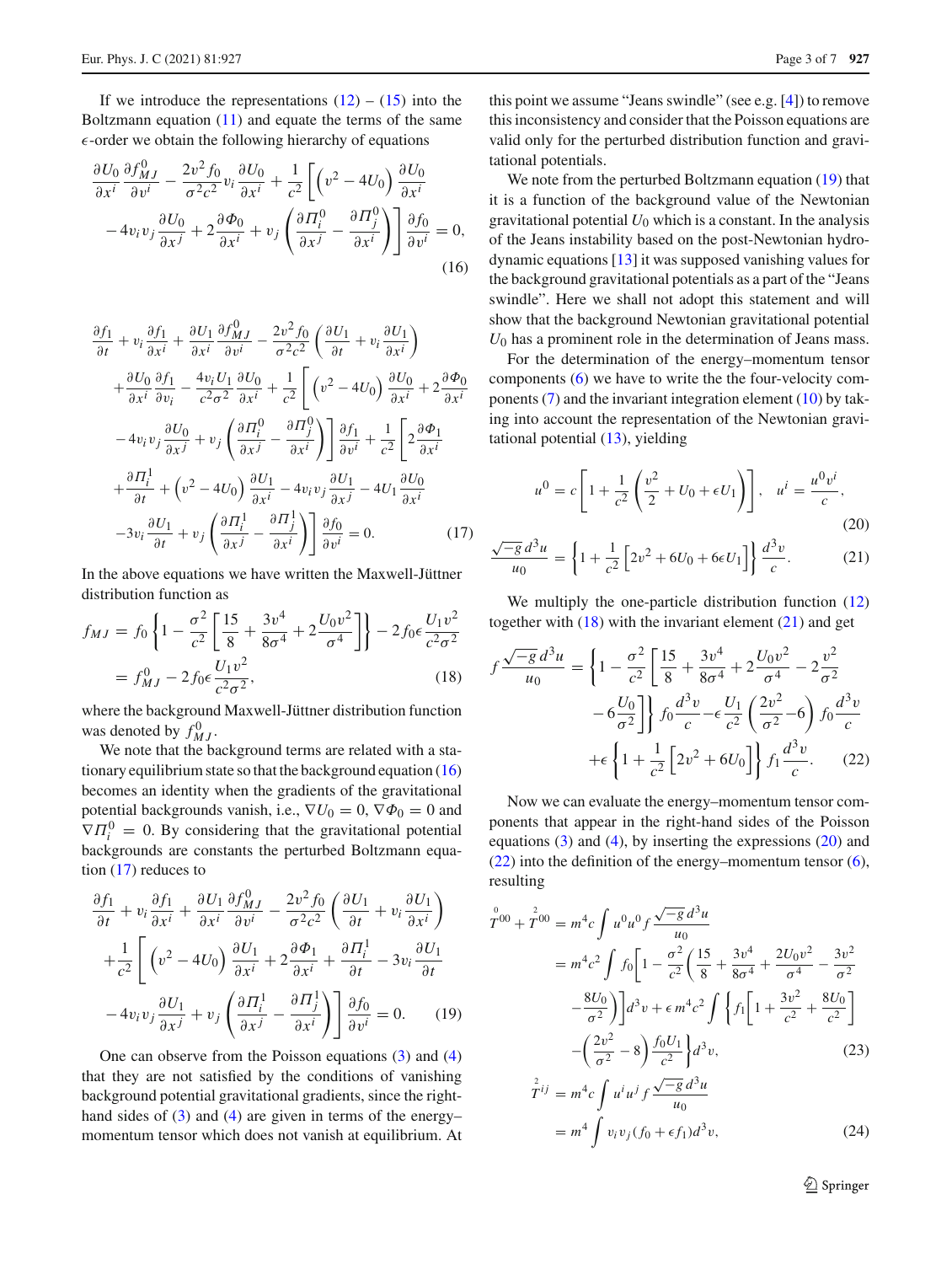$$
\begin{aligned}\n\overset{1}{T}^{0i} &= m^4 c \int u^0 u^i f \frac{\sqrt{-g} \, d^3 u}{u_0} \\
&= m^4 c \int v_i (f_0 + \epsilon f_1) d^3 v.\n\end{aligned} \tag{25}
$$

By taking into account the expressions  $(23)$ – $(25)$  for the energy–momentum tensor components we get that the perturbed Poisson equations [\(3\)](#page-1-3) and [\(4\)](#page-1-3) become

<span id="page-3-1"></span>
$$
\nabla^2 U_1 = -\frac{4\pi G}{c^2} [\stackrel{\circ}{T}^{00}]_1 = -4\pi G m^4 \int f_1 d^3 v,
$$
\n(26)  
\n
$$
\nabla^2 \Pi_1^i = -\frac{16\pi G}{c} [\stackrel{\circ}{T}^{0i}]_1 + \frac{\partial^2 U_1}{\partial t \partial x^i}
$$
\n
$$
= -16\pi G m^4 \int v_i f_1 d^3 v + \frac{\partial^2 U_1}{\partial t \partial x^i},
$$
\n(27)  
\n
$$
\nabla^2 \Phi_1 = -2\pi G \left( [\stackrel{\circ}{T}^{00}]_1 + [\stackrel{\circ}{T}^{ii}]_1 \right)
$$
\n
$$
= -2\pi G m^4 \int \left( 4v^2 + 8U_0 \right) f_1 - \left( \frac{2v^2}{c^2} - 8 \right) U_1 f_0 \Big] d^3 v.
$$

$$
= -2\pi G m^4 \int \left[ \left( 4v^2 + 8U_0 \right) f_1 - \left( \frac{2v^2}{\sigma^2} - 8 \right) U_1 f_0 \right] d^3 v. \tag{28}
$$

In the above equations the energy–momentum tensor components calculated with the perturbed distribution function

*f*<sub>1</sub> were denoted by  $[\hat{T}^{00}]_1, [\hat{T}^{0i}]_1$  and so one.

As usual for the search of the instabilities the perturbations are represented as plane waves of frequency  $\omega$  and wave number vector **k**, namely

<span id="page-3-0"></span>
$$
f_1(\mathbf{x}, \mathbf{v}, t) = \overline{f}_1 e^{i(\mathbf{k} \cdot \mathbf{x} - \omega t)},
$$
  
\n
$$
U_1(\mathbf{x}, \mathbf{v}, t) = \overline{U}_1 e^{i(\mathbf{k} \cdot \mathbf{x} - \omega t)},
$$
  
\n
$$
\Phi_1(\mathbf{x}, \mathbf{v}, t) = \overline{\Phi}_1 e^{i(\mathbf{k} \cdot \mathbf{x} - \omega t)},
$$
\n(29)

$$
\Pi_1^i(\mathbf{x}, \mathbf{v}, t) = \overline{\Pi_i^1} e^{i(\mathbf{k} \cdot \mathbf{x} - \omega t)},
$$
\n(30)

where  $\overline{f}_1$ ,  $\overline{U}_1$ ,  $\overline{\Phi}_1$  and  $\Pi_1^i$  represent small amplitudes of the perturbations.

If we insert the plane wave representations [\(29\)](#page-3-0) and [\(30\)](#page-3-0) into the perturbed Boltzmann equation [\(19\)](#page-2-2) we get

<span id="page-3-3"></span>
$$
(\mathbf{v} \cdot \mathbf{k} - \omega)\overline{f}_1 - \frac{f_0}{\sigma^2} \left\{ (\mathbf{v} \cdot \mathbf{k}) \overline{U}_1 \left[ 1 - \frac{\sigma^2}{c^2} \left( \frac{15}{8} + \frac{3v^4}{8\sigma^4} - \frac{v^2}{2\sigma^2} + \frac{2v^2 U_0}{\sigma^4} \right) \right] + \frac{1}{c^2} \left[ v^2 \omega \overline{U}_1 + 2(\mathbf{v} \cdot \mathbf{k}) \overline{\Phi}_1 - \omega v_i \overline{H}_i^1 \right] \right\} = 0,
$$
\n(31)

by taking into account the expression [\(18\)](#page-2-3) for the determination of the term  $\partial f_{MJ}/\partial v^i$ .

The Poisson equations  $(26)$ – $(28)$  with the plane wave representations  $(29)$  and  $(30)$  become

<span id="page-3-2"></span>
$$
\kappa^2 \overline{U}_1 = 4\pi G m^4 \int \overline{f}_1 d^3 v,\tag{32}
$$

$$
\kappa^2 \overline{\Pi_i^1} = 16\pi G m^4 \int v_i \overline{f}_1 d^3 v - k_i \omega \overline{U}_1,\tag{33}
$$

$$
\kappa^2 \overline{\Phi}_1 = 8\pi G m^4 \int (v^2 + 2U_0) \overline{f}_1 d^3 v + 4\pi G \rho_0 \overline{U}_1.
$$
 (34)

<sup>2</sup> Springer

We have to evaluate the integrals in  $(32)$ – $(34)$  and for that end we choose, without loss of generality, the wave number vector in the *x*-direction, i.e.,  $\mathbf{k} = (\kappa, 0, 0)$ . We begin with the substitution of  $\overline{f}_1$  from [\(31\)](#page-3-3) into [\(33\)](#page-3-2) and get

<span id="page-3-4"></span>
$$
\kappa^{2}\overline{H_{i}^{1}} = \frac{16\pi G\rho_{0}}{(2\pi\sigma^{2})^{\frac{3}{2}}} \int \frac{v_{i}(v_{x}\kappa + \omega)e^{-\frac{v^{2}}{2\sigma^{2}}}d^{3}v}{\sigma^{2}[(v_{x}\kappa)^{2} - \omega^{2}]}\n\times \left\{ v_{x}\kappa \left[ 1 - \frac{\sigma^{2}}{c^{2}} \left( \frac{15}{8} + \frac{3v^{4}}{8\sigma^{4}} - \frac{v^{2}}{2\sigma^{2}} + \frac{2U_{0}v^{2}}{\sigma^{4}} \right) \right] \overline{U}_{1}\n+ \frac{1}{c^{2}} \left[ v^{2}\omega \overline{U}_{1} + 2v_{x}\kappa \overline{\Phi}_{1} - \omega v_{j} \overline{H_{j}^{1}} \right] \right\} - k_{i}\omega \overline{U}_{1}.
$$
\n(35)

Here the numerator and denominator of the integrand were multiplied by  $(v_x \kappa + \omega)$ .

For the components  $i = y$ , *z* the integration of [\(35\)](#page-3-4) in the ranges  $-\infty < (v_x, v_y, v_z) < \infty$  leads to

<span id="page-3-5"></span>
$$
\kappa^2 \overline{\Pi_i^1} = -8\pi G \rho_0 \frac{\omega^2}{\kappa^2 \sigma^2 c^2} I_0 \overline{\Pi_i^1}, \quad i = y, z,
$$
 (36)

where  $I_0$  is an integral which is given in terms of the  $I_n$ integrals defined by

<span id="page-3-8"></span>
$$
I_n(\kappa, \omega) = \frac{2}{\sqrt{\pi}} \int_0^\infty \frac{x^n e^{-x^2}}{x^2 - (\omega/\sqrt{2}\sigma \kappa)^2} dx, \quad x = \frac{v_x}{\sqrt{2}\sigma}.
$$
\n(37)

We conclude from [\(36\)](#page-3-5) that  $\Pi_y^1 = \Pi_z^1 = 0$ .

For the component  $i = x$  the integration of [\(35\)](#page-3-4) in the ranges  $-\infty < (v_x, v_y, v_z) < \infty$ , yields

<span id="page-3-6"></span>
$$
\kappa^2 \overline{H_x^1} = \frac{16\pi G\rho_0 \omega}{\kappa \sigma^2} \left\{ \left[ I_2 - \frac{3\sigma^2}{2c^2} \left( I_6 + \frac{5}{4} I_2 \right) - \frac{4U_0}{c^2} \left( I_2 + I_4 \right) \right] \overline{U}_1 + \frac{I_2}{c^2} \left[ 2\overline{\Phi}_1 - \frac{\omega}{\kappa} \overline{H_x^1} \right] \right\} - \kappa \omega \overline{U}_1.
$$
\n(38)

Now we follow the same methodology and substitute  $\overline{f}_1$ from  $(31)$  into  $(32)$  and  $(34)$ . The subsequent integration of the resulting equations in the ranges  $-\infty < (v_x, v_y, v_z)$ ∞ lead to

<span id="page-3-7"></span>
$$
\kappa^2 \overline{U}_1 = \frac{4\pi G\rho_0}{\sigma^2} \left\{ \left[ I_2 + (I_0 + I_2) \frac{\omega^2}{c^2 \kappa^2} -\frac{3\sigma^2}{2c^2} \left( I_6 + \frac{4}{3} I_4 + \frac{31}{12} I_2 \right) - \frac{4U_0}{c^2} (I_2 + I_4) \right] \overline{U}_1 + \frac{I_2}{c^2} \left[ 2\overline{\Phi}_1 - \frac{\omega}{\kappa} \overline{H_x^1} \right] \right\},
$$
\n(39)

$$
\kappa^2 \overline{\Phi}_1 = 4\pi G \rho_0 \overline{U}_1 + 16\pi G \rho_0 \left\{ 2\left(I_0 + I_2 + \frac{I_4}{2}\right) \frac{\omega^2}{\kappa^2 c^2} + I_2 + I_4 - \frac{3\sigma^2}{2c^2} \left(I_8 + \frac{7}{3}I_6 + \frac{71}{12}I_4 + \frac{71}{12}I_2\right) + \frac{U_0}{\sigma^2} \left[I_2 - \frac{\sigma^2}{c^2} \left(\frac{11}{2}I_6 + 10I_4 + \frac{95}{8}I_2\right)\right]
$$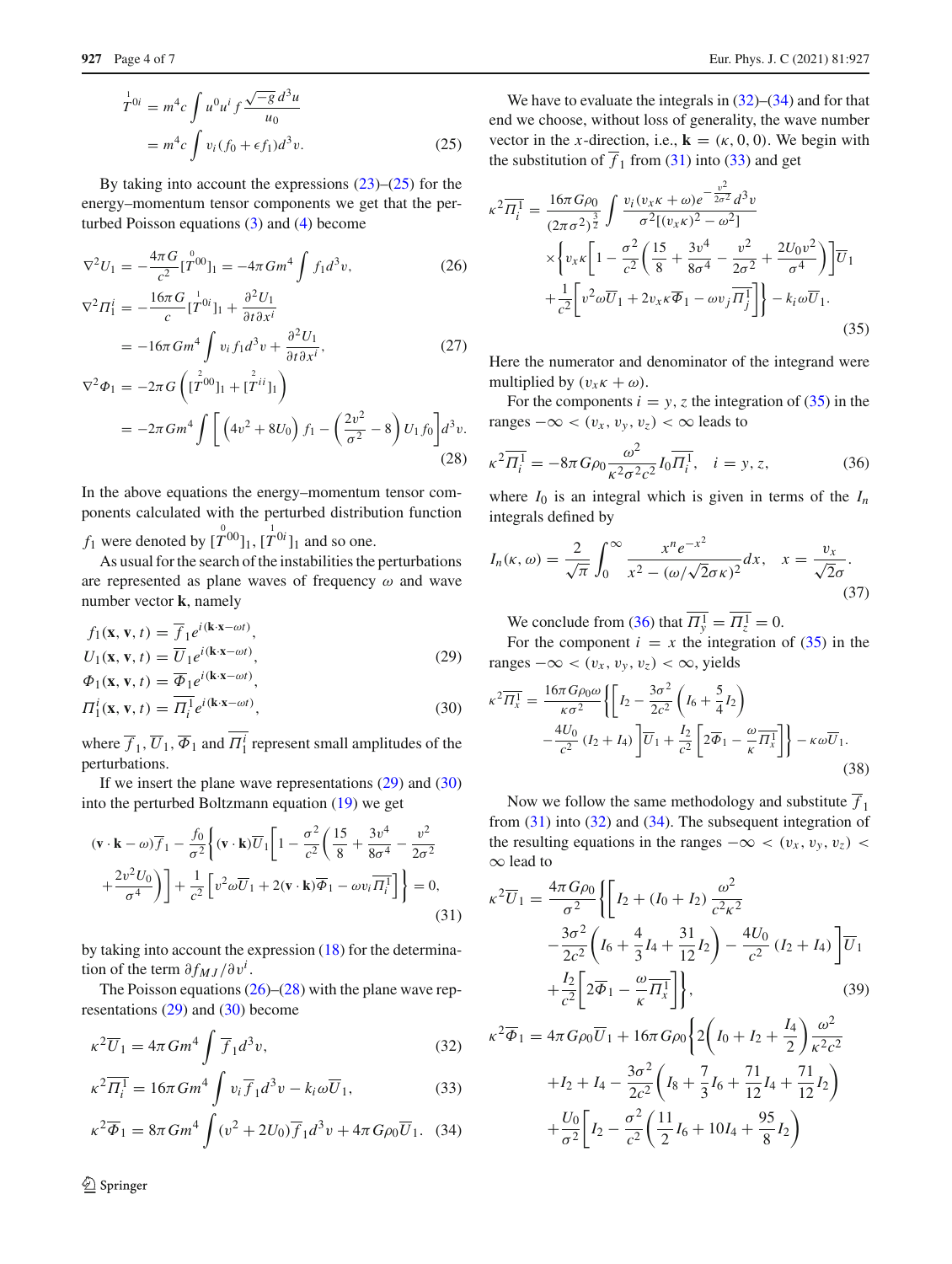By inspecting Eqs.  $(38)$ – $(40)$  we conclude that they represent an algebraic system of equations for the amplitudes  $\Pi_x^1$ ,  $\overline{U}_1$  and  $\overline{\Phi}_1$ . This system of equations admits a solution if the determinant of the coefficients of  $\Pi_x^1$ ,  $\overline{U}_1$  and  $\overline{\Phi}_1$  vanishes. Hence we get the following dispersion relation

<span id="page-4-0"></span>
$$
\kappa_{*}^{4} - \kappa_{*}^{2} \left[ I_{2} + \frac{\sigma^{2}}{c^{2}} \left( \frac{33}{8} I_{2} + 6I_{4} - \frac{3}{2} I_{6} + 4(I_{2} - I_{4}) \frac{U_{0}}{\sigma^{2}} \right) \right] - \frac{\sigma^{2}}{c^{2}} \left[ 2I_{2} + (I_{0} - 2I_{2}) \omega_{*}^{2} \right] = 0.
$$
 (41)

The above dispersion relation is an algebraic equation which relates the dimensionless wave number  $\kappa_{*}$  with the dimensionless frequency  $\omega_*$ . They are defined by

$$
\kappa_* = \frac{\kappa}{\kappa_J}, \quad \omega_* = \frac{\omega}{\sqrt{4\pi G\rho_0}},\tag{42}
$$

where  $\kappa_J = \sqrt{4\pi G \rho_0}/\sigma$  denotes the Jeans wave number.

Note that in the dispersion relation  $(41)$  we have not considered the terms that have order higher than  $1/c<sup>2</sup>$ , due to the fact that we are considering only the first post-Newtonian approximation.

The perturbations will propagate as harmonic waves in time if the frequency  $\omega$  has real values, while for pure imaginary values of the frequency the perturbation will grow or decay in time. The one which grows with time is associated with the Jeans instability. Hence, the corresponding solutions to the Jeans instability are those where  $\omega_* = i\omega_I$ , i.e.,  $\Re(\omega_*) = 0$  and  $\omega_I = \Im(\omega_*) > 0$ . The integrals [\(37\)](#page-3-8) in this case can be evaluated, yielding

$$
I_0 = \frac{\kappa_*}{\omega_I} \sqrt{2\pi} \exp\left(\frac{\omega_I^2}{2\kappa_*^2}\right) \operatorname{erfc}\left(\frac{\omega_I}{\sqrt{2}\kappa_*}\right),\tag{43}
$$

$$
I_2 = 1 - \frac{\omega_1^2}{2\kappa_*^2} I_0, \quad I_4 = \frac{1}{2} - \frac{\omega_1^2}{2\kappa_*^2} I_2,
$$
  

$$
I_6 = \frac{3}{4} - \frac{\omega_1^2}{2\kappa_*^2} I_4.
$$
 (44)

Here  $erfc(x)$  is the complementary error function

$$
\operatorname{erfc}(x) = \frac{2}{\sqrt{\pi}} \int_{x}^{\infty} e^{-x^2} dx.
$$
 (45)

The contour plots which follow from the dispersion relation  $(41)$  are shown in Fig. [1](#page-4-1) for two different values of the ratio between the dispersion velocity and the light speed, namely  $\sigma/c = 0$  which corresponds to the Newtonian theory and  $\sigma/c = 0.07$  to the post-Newtonian theory. For the evaluation of [\(41\)](#page-4-0) it was assumed that  $U_0 \approx \sigma^2$ , which can



**Fig. 1** Dimensionless frequency as function of the dimensionless wave number vector modulus for the post-Newtonian ( $\sigma/c = 0.07$ ) and Newtonian  $(\sigma/c = 0)$  theories

 $0.6$ 

 $\kappa^2$ 

0 S

10

be justified by the virial theorem where the square of the dispersion velocity can be approximated with the Newtonian gravitational potential. We observe from this figure that the limit of instability in the post-Newtonian theory differs from the one of the Newtonian theory. Indeed, the modulus of the wave number vector for a given frequency in the Newtonian theory is smaller than that of the post-Newtonian theory. As a consequence, the mass limit of interstellar gas clouds necessary to start the gravitational collapse in the post-Newtonian theory is smaller than the one in the Newtonian theory.

Let us investigate the limiting value of the frequency where the instability occurs and which corresponds to the minimum mass where an overdensity begins the gravitational collapse. For that end we set  $\omega_I = 0$  in [\(41\)](#page-4-0), yielding

<span id="page-4-2"></span>
$$
\kappa_*^4 - \left[1 + \frac{\sigma^2}{c^2} \left(6 + \frac{2U_0}{\sigma^2} + \frac{2}{\kappa_*^2}\right)\right] \kappa_*^2 = 0. \tag{46}
$$

The solution of the fourth order algebraic equation [\(46\)](#page-4-2) is

$$
\kappa_* = \pm \sqrt{\frac{1}{2} + \frac{\sigma^2}{c^2} \left[ 3 + \frac{U_0}{\sigma^2} \pm \Delta \kappa \right]}
$$
(47)

where

<span id="page-4-1"></span> $0.0$ 

 $0<sub>2</sub>$ 

 $0.4$ 

$$
\Delta \kappa = \sqrt{\frac{1}{4} + \frac{\sigma^2}{c^2} \left[ 5 + \frac{U_0}{\sigma^2} + \frac{\sigma^2}{c^2} \left( 9 + \frac{6U_0}{\sigma^2} + \frac{U_0^2}{\sigma^4} \right) \right]}.
$$
\n(48)

The real positive value of  $\kappa_*$  when terms up to the  $1/c^2$ order are considered reads

<span id="page-4-3"></span>
$$
\kappa_* = 1 + \frac{\sigma^2}{c^2} \left[ 4 + \frac{U_0}{\sigma^2} \right]. \tag{49}
$$

Here we shall call attention to the fact that the post-Newtonian correction is given in terms of the ratio of the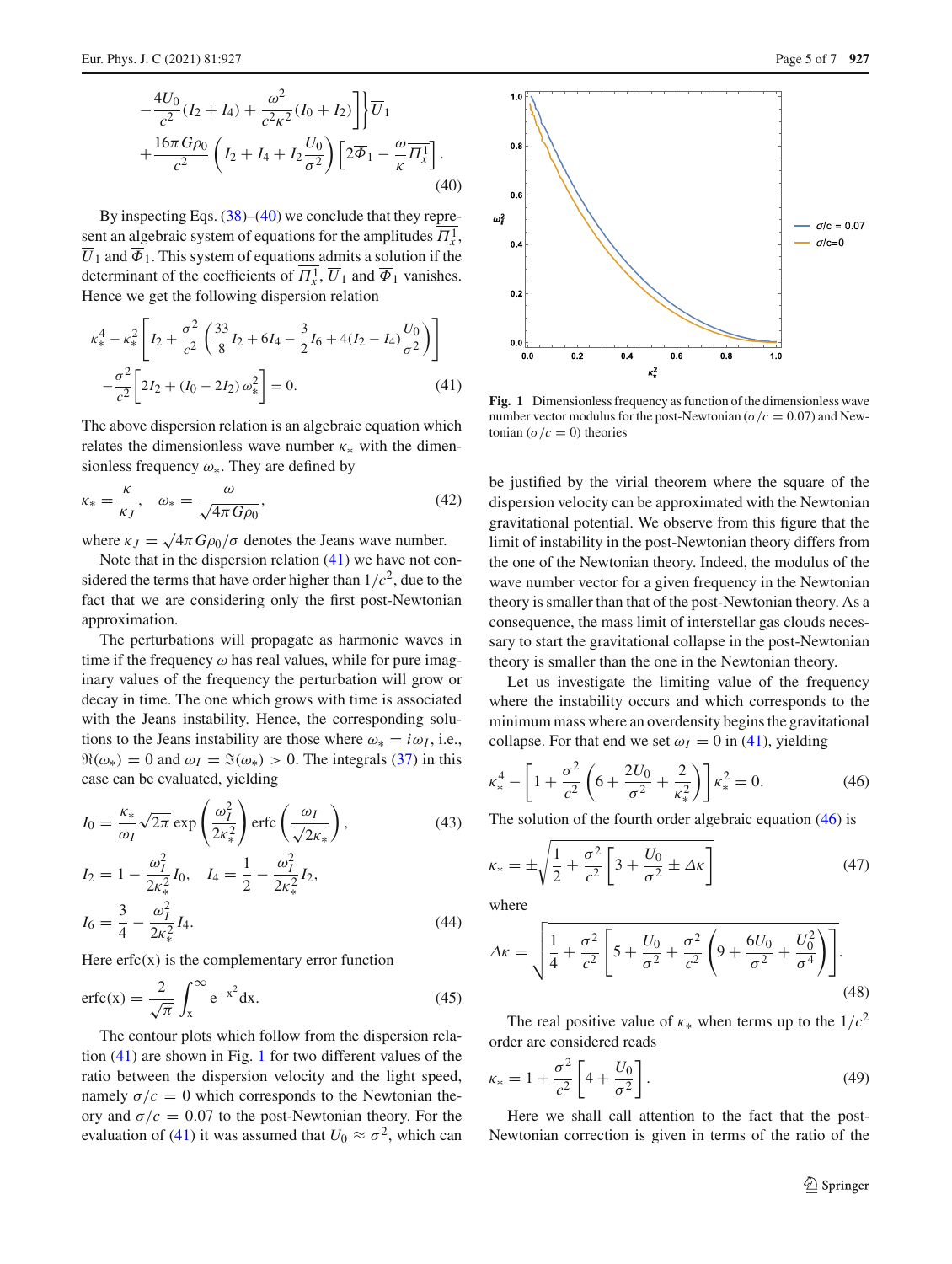dispersion velocity  $\sigma$  and the light speed *c*. In a phenomenological theory this correction is given in terms of the adiabatic sound speed  $c_s$  and the light speed  $c$ . This difference comes out that the Maxwellian distribution function is written in terms of the dispersion velocity while in the phenomenological theory an adiabatic solution is considered.

In a recent paper Noh and Hwang [\[20\]](#page-6-2) obtained from a dispersion relation the post-Newtonian correction which corresponds to [\(49\)](#page-4-3). In our notation the real root of equation (78) of [\[20](#page-6-2)] in the post-Newtonian approximation reads

$$
\kappa_{*} = 1 + \frac{c_{s}^{2}}{c^{2}} \left[ \frac{\left( \Pi_{0} + \frac{p_{0}}{\rho_{0}} \right)}{c_{s}^{2}} + \frac{5}{2} + \frac{U_{0}}{c_{s}^{2}} \right].
$$
 (50)

Here  $\Pi_0 = (p_0/\rho_0)/(\gamma - 1)$  is the specific internal energy. By considering the adiabatic sound velocity  $c_s^2 = \gamma p_0 / \rho_0$ and  $\gamma = 5/3$  the above equation reduces to

$$
\kappa_* = 1 + \frac{c_s^2}{c^2} \left[ 4 + \frac{U_0}{c_s^2} \right],\tag{51}
$$

which has the same structure as  $(49)$ . This result from a phe-nomenological theory is the same as the one found in [\[21](#page-6-3)].

The Jeans mass is related with the minimum amount of mass for an overdensity to initiate the gravitational collapse and refers to the mass contained in a sphere of radius equal to the wavelength of the perturbation. If we denote the mass corresponding to the post-Newtonian wavelength by  $M_f^{PN}$ and the Newtonian one by  $M_j^N$  wavelengths, their ratio is given by

$$
\frac{M_J^{PN}}{M_J^N} = \frac{\lambda^3}{\lambda_J^3} = \frac{\kappa_J^3}{\kappa_*^3} \approx 1 - 3\frac{\sigma^2}{c^2} \left[ 4 + \frac{U_0}{\sigma^2} \right].
$$
 (52)

From the above equation we infer that in the post-Newtonian framework the mass needed to begin the gravitational collapse is smaller than in the Newtonian one. Furthermore, we note that the background Newtonian potential has an important role, since it implies a smaller mass than the one without it. As was previously commented one can make use of the virial theorem to approximate  $U_0 \approx \sigma^2$ , so that [\(53\)](#page-5-11) becomes

<span id="page-5-11"></span>
$$
\frac{M_J^{PN}}{M_J^N} = 1 - 15 \frac{\sigma^2}{c^2}.
$$
\n(53)

#### <span id="page-5-7"></span>**4 Summary**

In this work the Jeans instability was analysed within the framework of the Boltzmann and Poisson equations that follow from the first post-Newtonian theory. The components of the energy–momentum tensor in the Poisson equations were determined from the Maxwell–Jüttner distribution function. The distribution function and the gravitational potentials were perturbed from their background states and a plane wave representation for the perturbations was considered. The post-Newtonian dispersion relation was obtained from an algebraic system of equations for the perturbed gravitational potentials. It was shown that the mass necessary for an overdensity to begin the gravitational collapse in the post-Newtonian theory is smaller than the one in the Newtonian one. Furthermore, a non-vanishing Newtonian gravitational potential background implies a smaller Jeans mass than the one where a vanishing value is considered [\[13\]](#page-5-5).

**Acknowledgements** This work was supported by Conselho Nacional de Desenvolvimento Científico e Tecnológico (CNPq), grant No. 304054/2019-4.

**Data Availability Statement** This manuscript has no associated data or the data will not be deposited. [Authors' comment: This is a theoretical research work so no experimental data have been considered.]

**Open Access** This article is licensed under a Creative Commons Attribution 4.0 International License, which permits use, sharing, adaptation, distribution and reproduction in any medium or format, as long as you give appropriate credit to the original author(s) and the source, provide a link to the Creative Commons licence, and indicate if changes were made. The images or other third party material in this article are included in the article's Creative Commons licence, unless indicated otherwise in a credit line to the material. If material is not included in the article's Creative Commons licence and your intended use is not permitted by statutory regulation or exceeds the permitted use, you will need to obtain permission directly from the copyright holder. To view a copy of this licence, visit [http://creativecomm](http://creativecommons.org/licenses/by/4.0/) [ons.org/licenses/by/4.0/.](http://creativecommons.org/licenses/by/4.0/) Funded by SCOAP3.

### **References**

- <span id="page-5-0"></span>1. J.H. Jeans, Philos. Trans. R. Soc. A **199**, 1 (1902)
- <span id="page-5-1"></span>2. S. Weinberg, *Gravitation and Cosmology. Principles and Applications of the Theory of Relativity* (Wiley, New York, 1972)
- 3. P. Coles, F. Lucchin, *Cosmology. The Origin and Evolution of Cosmic structures*, 2nd edn. (Wiley, Chichester, 2002)
- <span id="page-5-2"></span>4. J. Binney, S. Tremaine, *Galactic Dynamics*, 2nd edn. (Princeton University Press, Princeton, 2008)
- <span id="page-5-3"></span>5. S.A. Trigger, A.I. Ershkovich, G.J.F. van Heijst, P.P.J.M. Schram, Phys. Rev. E **69**, 066403 (2004)
- 6. S. Capozziello, M. De Laurentis, I. De Martino, M. Formisano, S.D. Odintsov, Phys. Rev. D **85**, 044022 (2012)
- 7. S. Capozziello, M. De Laurentis, Ann. Phys. **524**, 545 (2012)
- 8. G.M. Kremer, R. André, Int. J. Mod. Phys. D **25**, 1650012 (2016)
- 9. G.M. Kremer, AIP Conf. Proc. **1786**, 160002 (2016)
- 10. I. De Martino, A. Capolupo, Eur. Phys. J. C **77**, 715 (2017)
- 11. G.M. Kremer, M.G. Richarte, E.M. Schiefer, Eur. Phys. J. C **79**, 492 (2019)
- <span id="page-5-4"></span>12. G.M. Kremer, Phys. A **545**, 123667 (2020)
- <span id="page-5-5"></span>13. E. Nazari, A. Kazemi, M. Roshan, S. Abbassi, Astrophys. J. **839**, 839 (2017)
- <span id="page-5-6"></span>14. S. Chandrasekhar, Astrophys. J. **142**, 1488 (1965)
- <span id="page-5-8"></span>15. C. Cercignani, G.M. Kremer, *The Relativistic Boltzmann Equation: Theory and Applications* (Birkhäuser, Basel, 2002)
- <span id="page-5-9"></span>16. V. Rezania, Y. Sobouti, Astron. Astrophys. **354**, 1110 (2000)
- <span id="page-5-10"></span>17. C.A. Agón, J.F. Pedraza, J. Ramos-Caro, Phys. Rev. D **83**, 123007 (2011)